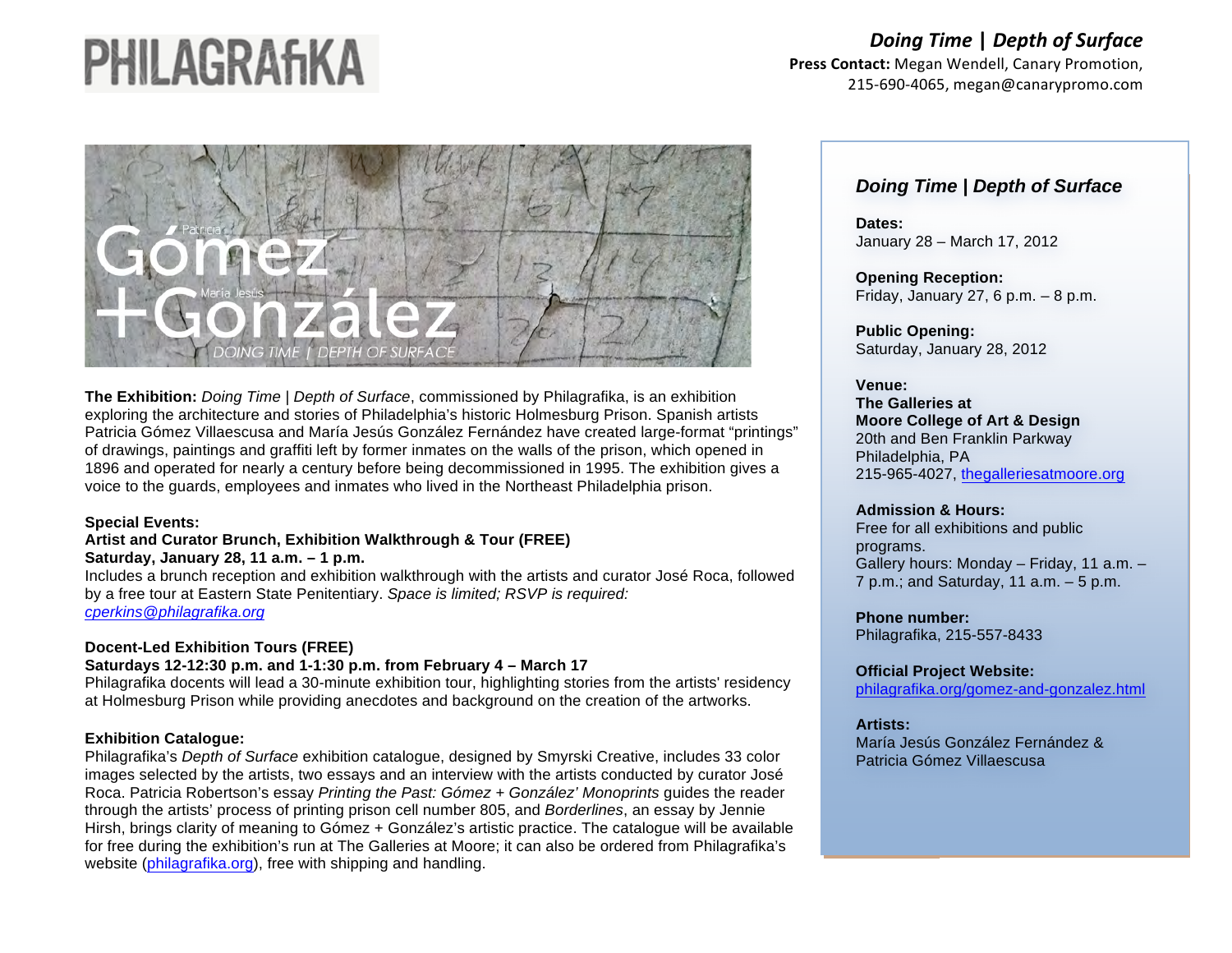# *Doing&Time&***|** *Depth&of&Surface*

Press Contact: Megan Wendell, Canary Promotion, 215-690-4065, megan@canarypromo.com

## **ABOUT HOLMESBURG PRISON**







**Holmesburg Prison** is located on Torresdale Avenue in Northeast Philadelphia. The prison opened in 1896 and was used continuously for almost 100 years until it was closed in 1995. Similar in design to Eastern State Penitentiary, the structure is characterized by a central hub from which cellblocks extend out. It was a maximum-security prison with high brick walls that surround the 17-acre compound.

Originally made up of six cellblocks containing a total of 450 cells, with the intention of keeping inmates in solitary confinement, it boasted modern plumbing, incandescent lighting, and forced air ventilation and heating. For the past 16 years, the site has been used only for police testing and training programs. The films *Up Close & Personal* (1996), *Animal Factory* (2000) and *Law-Abiding Citizen* (2009) have filmed scenes on location in Holmesburg Prison, and in 2000, photographer Thomas Roma documented the derelict state of Holmesburg with the book *In Prison Air*.

### **Quick Facts:**

- Opened in 1896
- Closed in 1995
- Uses wheel-and -poke model, as designed by John Haviland for Eastern State Penitentiary

### **Project Partners:**

City of Philadelphia Holmesburg Prison Philadelphia Prison System

### **Special Acknowledgement:**

Joseph Bastone, Officer, Philadelphia Prison System Sally Elk, President & CEO, Eastern State Penitentiary Historic Site Robert Eskind, Public Information Office, Philadelphia Prison System Lou Giorla, Commissioner Philadelphia Prison System Captain Edward Miranda, Philadelphia Prison **System** Sean Kelley, Senior Vice President, Director of Public Programming and P.R. Eastern State Penitentiary Historic Site Valerie Robinson, Senior Attorney, City of **Philadelphia**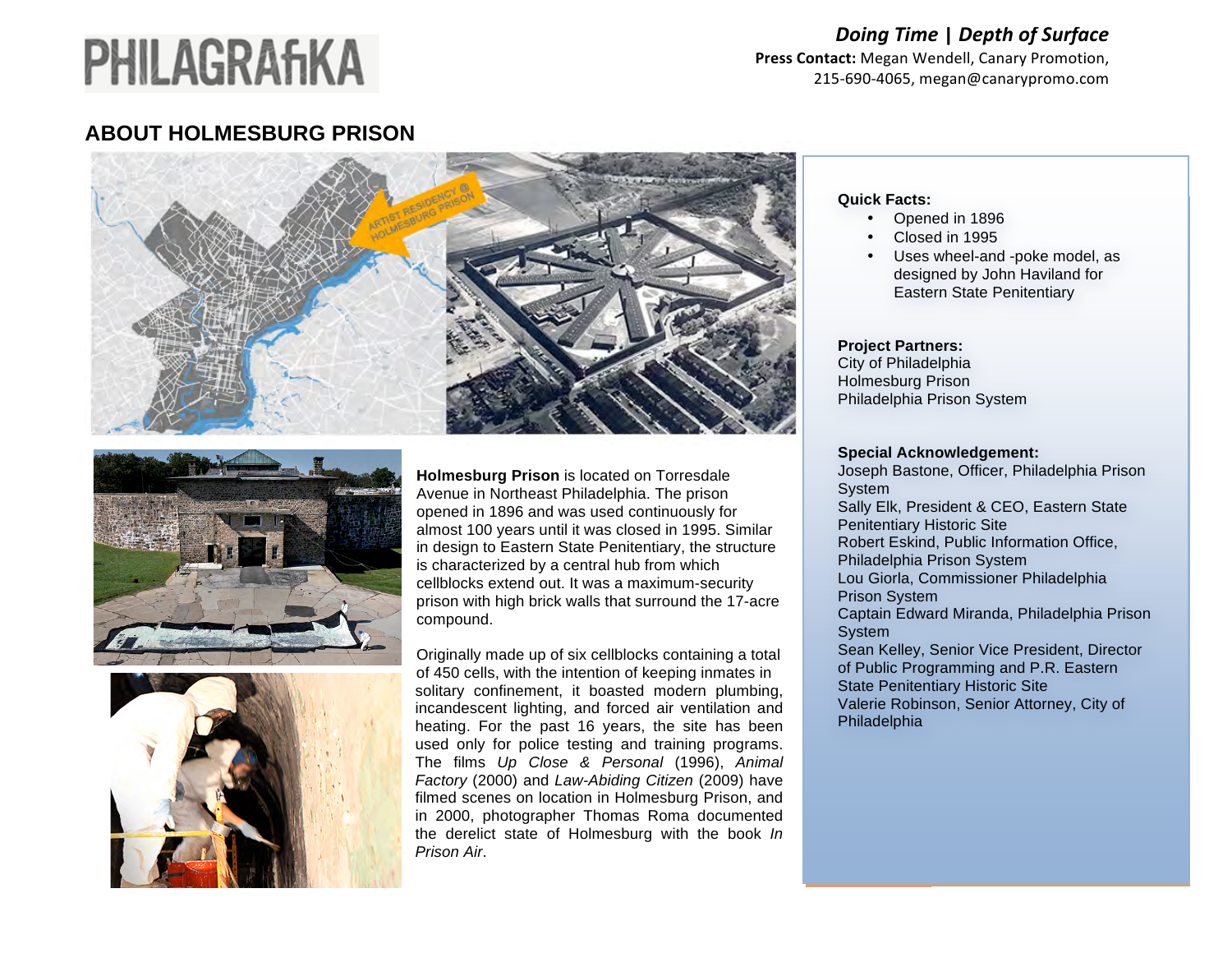## **ABOUT THE ARTISTS**



Patricia Gómez Villaescusa and María Jesús González Fernández were both born in 1978 in Valencia, Spain, where they still work. Their artistic partnership began while the artists were working toward Fine Arts degrees from the *Facultad de Bellas Artes deValencia* in 2002. Their work has been exhibited in numerous solo and group shows in Spain. They have won a number of grants and awards, including, among others: the photography prize for *El Cultural* (2010), and first prize at *Generación 2008 Caja Madrid Art Grants and Awards* (2009), and a *Generación 2007* artist grant (2007). Collections that house their work include Caja Madrid, DA 2 DOMUS ARTIUM Salamanca, the Polytechnic University of Valencia, the University of Sevilla, Caja Catilla-La Mancha, Bancaja, and El Mundo. *Doing Time* is Gómez and González's first project in the United States and their fourth collaboration of this nature.

Gómez and González work in a collaborative process grounded in an artistic practice similar to mural conservation. Utilizing a modified version of a conservation technique known as *strappo*, they work primarily to preserve the surfaces of buildings — the veritable "skin of architecture" — by detaching a wall's surface layers. Using a layer of fabric and glue they remove the surface, in its entirety, in a process much like ripping a bandage off skin. In fact, *strappo*, an Italian word, means to rip or tear. This process allows the artists to extract a tangible record of the site in its current state, preserving the expressions of identity, memory, apathy and desire of its former residents.

### **PREVIOUS WORK**

### *La casa desplegada (The House Unfurled),* **2005**

Gómez and González produced their first architectural prints in houses in the El Cabañal neighborhood of Valencia. The beautiful Modernist homes were slated for demolition and the artists felt inspired to preserve their walls. After pulling the top layer of paint from 12 interiors, the result was an enormous rolled print that measures 340 meters long by 2 meters high (or about 1116 by 7 feet).

### *Proyecto para cárcel abandonada (Abandoned Prison Project)***, 2008-09**

Gómez and González's first prison-based project was at Valencia's century-old

*Doing&Time&***|** *Depth&of&Surface* Press Contact: Megan Wendell, Canary Promotion, 215-690-4065, megan@canarypromo.com

> Modelo Prison. It has been out of use since 1993 and was being refurbished to serve as an administrative building at the time of the artists' intervention. They created largescale imprints of the prison's walls that were covered in graffiti and messages. To provide a context for these "prints" and to demonstrate their process, they also produced photographic and video documentation.

### *Projecte per a presó abandonada (Abandoned Prison Project)***, 2011**



During their preparations for an exhibition of the Abandoned Prison Project at the *Fundació Pilar i Joan Miró* in Mallorca, the artists were presented with the opportunity to work in another prison in Palma. This time, the institution was still in the process of being shut down and the artists were able to be on site during its final days along with the remaining seven inmates. They worked with these prisoners, recording their marks and graffiti instead of simply discovering anonymous traces of those who had left the site long ago.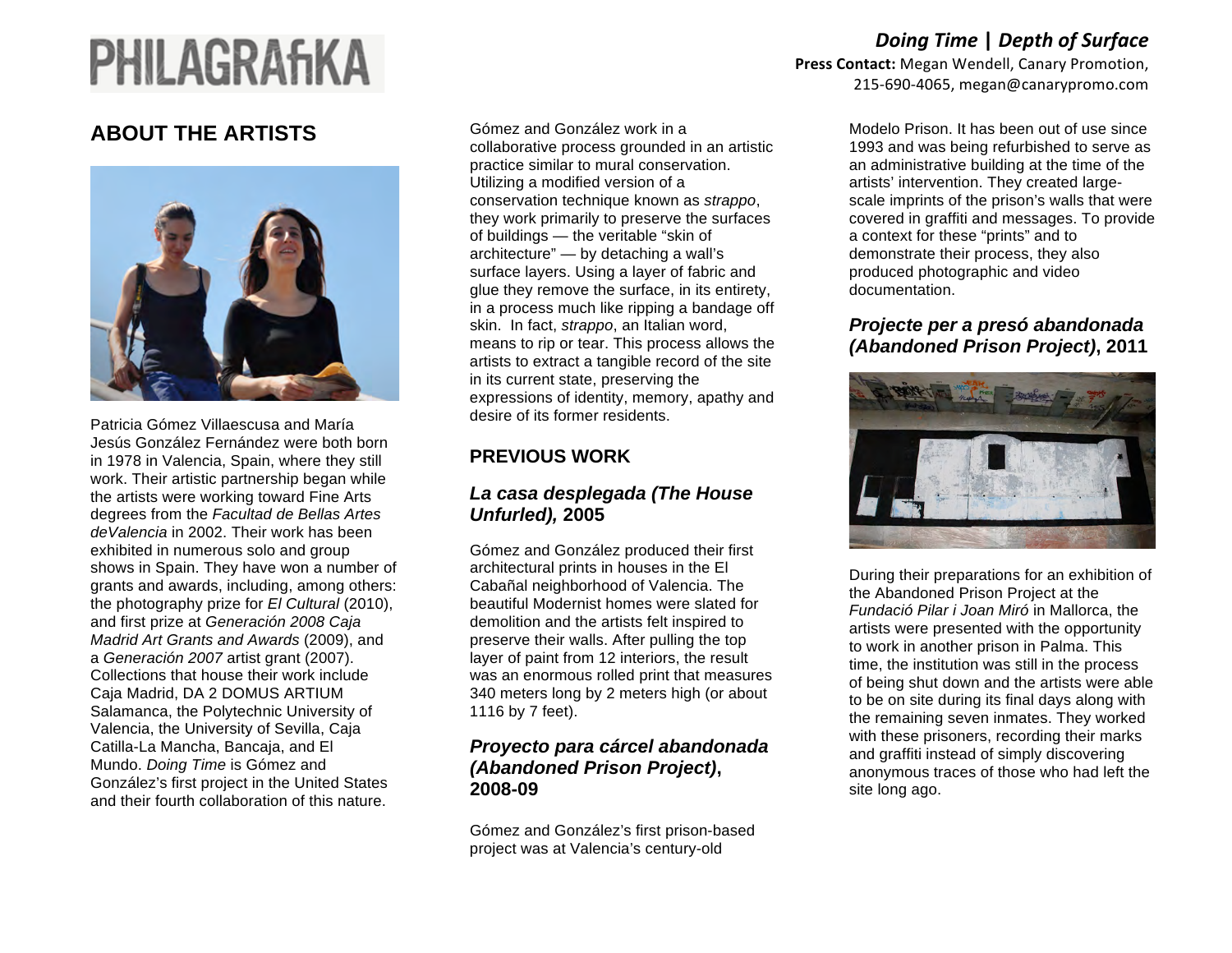### **EXHIBITION NOTES**



### **Curatorial Concept**

Gómez and González have a collaborative artistic practice that is centered around capturing the spirit of a place, its history and memory by preserving the marks imprinted on the walls — more precisely the outer surface that was in contact with its inhabitants, the veritable "skin" of architecture. This technique could be characterized as "detachments" since the actual paint of the wall is affixed to a canvas and removed in its entirety. In school, the artists studied (1996-2002) all forms of

printmaking. While still at university they started including walls and other surfaces as "matrices." The artists have since trained in the technique of removing paintings and frescoes from walls of buildings that have structural damage or face demolition, and they have developed a conceptual artistic practice based on their technical expertise. They believe that their work, besides its conceptual and aesthetic value, is a vital documentation that serves as an archive of memory.

Speaking about their work as a form of expanded printmaking, the artists have stated: "From an experimental conception of printmaking, the fact of removing paint from a wall is, for us, an act of printing; and what we obtain from this practice is considered a print: it is, though, a unique print, done outside the atelier, without a press, ink or paper." For the artists, understanding their work as print is more conceptual than technical, since the technique that they use is actually closer to removing a mural (a process very similar to *strappo*, a traditional technique used to remove paintings off the original support). They came to this realization by accident: "The origin of our practice was

215-690-4065, megan@canarypromo.com when a piece of the wall surface unexpectedly pulled away from the

canvas that was attached to the supporting wall. Instinctively, we thought of this as an act of printmaking: the wall is the matrix; the scars and marks on its surface, with several overlapping layers of paint, history and signs, is imprinted by time and vital experiences. The supporting element that receives and registers the information is the canvas. The work of the press, which makes the transference possible, is the process of fixing the canvas to the wall with glues to remove the surface once it has dried."

### **Exhibition Catalogue Excerpts**

### From *Borderlines*, by Jennie Hirsh:

"Working within claustrophobic cells behind closed doors, and rifling through files, photographs, notebooks, logbooks, and photographs in local archives, the artists collected fragments of time passed behind bars, discovering a part of the city usually invisible to the population at large. In turning their attention to those individuals – guards, administrators, and prisoners – whose stories and bodies were deemed unfit for circulation in mainstream society, the artists pursued a side of the urban landscape that is, by design, inaccessible to the population living 'on the outside.'"

### From *Printing the Past*, by Patricia S. Robertson:

"These prints created by means of such a strenuous process are an unexpected art form that literally archives the remnants of the lives of the many inmates along with the architecture and history of Holmesburg Prison. Capturing on the cloth the graffiti, the traces of weather and effects of time inscribed in the cells of the prison, Gómez and González use the prison walls much like an etching or relief plate from which they print the history of marks scratched and drawn into the paint and plaster. These large-scale prints are a record of surfaces that put into focus the history of textures which preserve 'vital experiences.'"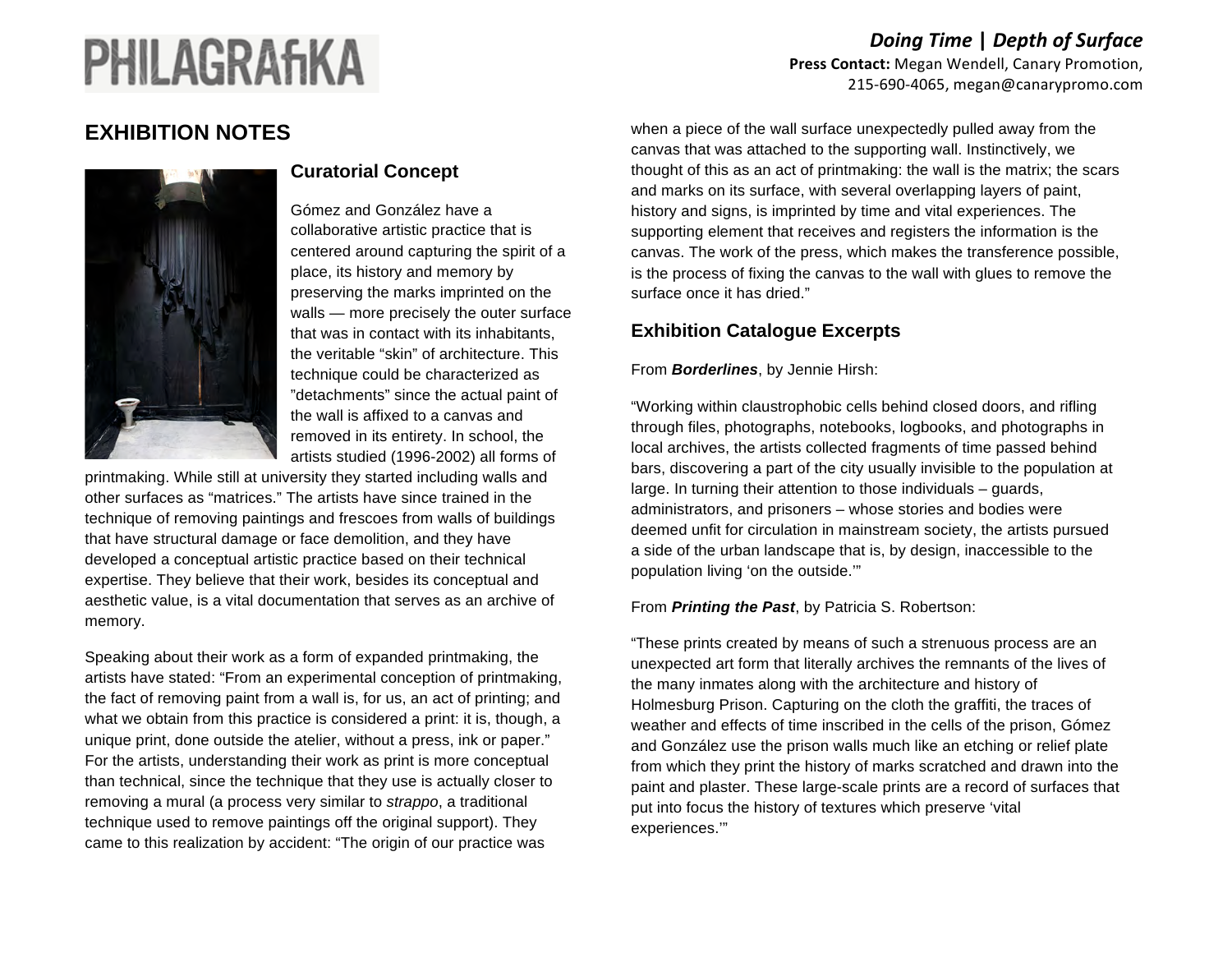### Q&A: CURATOR JOSÉ ROCA INTERVIEWS GÓMEZ + GONZÁLEZ **Curato Conce inside the prison, we faced other problems: the paint used on the**



**In 2011, Philagrafika invited Spanish artists Patricia Gómez and María Jesús González — an artistic partnership known as Gómez + González — to execute a project at Holmesburg Prison, the results of which would be exhibited at Moore College of Art & Design. The artists' radical understanding of print resonated with Philagrafika's mission of expanding the conceptual and technical frontiers of printmaking.**

**José Roca:** At the start of the residency, your work within the site was delayed due to additional city requirements to ensure your safety as well as that of city employees. Waiting to begin your intervention in the cells, you spent extensive time in libraries and special collections, delving deeper into the prison's complex history.<sup>i</sup> In light of this setback, what were the main challenges of this project?

**Gómez + González:** First, bureaucratic issues pushed back the start of the project more than two months, forcing us to work against the clock once we got inside without the option of correcting our outcomes.

### *Doing&Time&***|** *Depth&of&Surface* Press Contact: Megan Wendell, Canary Promotion, 215-690-4065, megan@canarypromo.com

walls and the extreme humidity of the site. The lead-based paint on the walls at Holmesburg was extremely hard and resistant to being removed from the wall, which required our use of surfactants to penetrate and soften the paint, making it easier to peel off with a waterbased glue. This seems ironic given that in many parts of the building, the paint has been peeling off by itself. We ended up experimenting with more than 15 different types of bought or prepared glues to find a formula that would work for the various surfaces — what worked for one wall failed on another. We did not have time to employ a chemist to analyze our results; instead, we had to take chances, knowing that each experiment with peeling could not be repeated if it did not work.

**JR:** Did this project change the way you think about your practice?

**G + G:** For each project, we work under different conditions, which require us to find new solutions. Our practice was surely enriched by this experience, as we became more flexible and open to circumstances. With *Depth of Surface*, we encountered a decrepit building with much information on its walls already lost. And yet the site offered unexpected information: We began another type of salvaging not centered exclusively on architecture but on other elements that reveal the site's history. For example, we unearthed other voices, like the writings of the guards in their logbooks. We documented the site through photography and video via a surveillance camera and sound recordings.

**JR:** Were there paradoxes you encountered regarding the condition of the site and the architecture of incarceration?

**G+G:** Since being decommissioned in 1995, the prison has deteriorated significantly. Comparing photographs of the cells in the book *In Prison Air*<sup>"</sup> with what we found confirms how much the walls have decayed in only six years [since the book's publication]. It was difficult for us to identify the cells that we had previously seen in the book because the walls had lost more than 70 percent of the drawings and other graphic information that they had when the prison closed.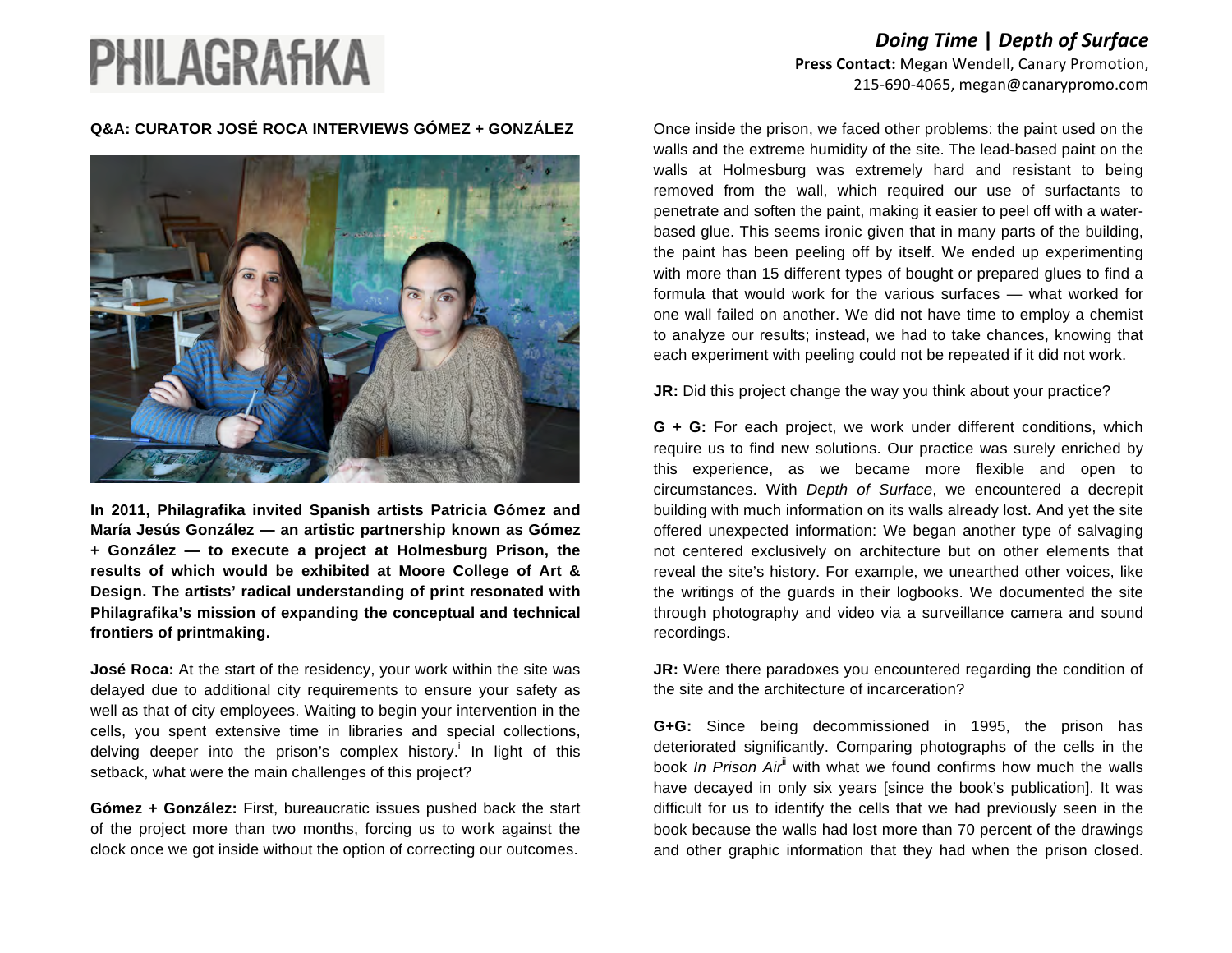Time, humidity and the general abandonment of the site have written record complements the silent voices of the prisoners captured produced this rapid deterioration.

**JR:** In interviewing former guards, did you learn anything unexpected about the prison?

**G+G:** We learned that the guards were as much under surveillance as were the inmates, as the logbooks they kept made clear. Besides registering what happened in each cellblock, the hourly reports written by the guards were also used by their superiors to control them: to check if they had done their jobs properly, especially if there was a complaint from one of the prisoners.

**JR:** This is your third experience working at a prison. Do you have a specific interest in prisons, or was this purely coincidental?

**G+G:** No, this was not an accident; for us, an abandoned prison contains valuable information on its walls. We sought out the first prison in Valencia. In the two subsequent cases, we were invited to perform interventions, once through the Fundaciò Mirò in Mallorca, and the latest through Philagrafika. Our interest in prisons has grown exponentially each time, as we learn more about the penitentiary system worldwide by comparing different prison sites. Architecture is always different, and the people we encounter and their respective stories are also always different. In turn, we have produced very different types of artworks. This project brought us closer to the origins of the panoptic system, which was the model used in the two prisons where we worked previously, and allowed us to establish continuity among the three projects.

**JR:** You produced a sound piece inspired by the Holmesburg guards' logbooks. Can you explain why you chose this medium?

**G+G:** The voice repeating the same phrase over and over is analogous to a state of boredom; the phrases that the guards wrote to document what happened in the prison express the slow, monotonous passage of time that they endured. This orated version of the official

*Doing&Time&***|** *Depth&of&Surface* Press Contact: Megan Wendell, Canary Promotion, 215-690-4065, megan@canarypromo.com

by making prints of the writings on the walls.

**JR:** In the past, the inmates at Holmesburg were involved in dermatological experiments. Is this particular history reflected in the works you did for this project?

**G+G:** For us, the connection between human skin and architecture is as critical as it is obvious, and we have explored it in the past. Moreover, the walls inside a prison where an inmate expresses himself are like a second skin that envelops and protects him, separating him from the exterior but also imprisoning him. When nothing remains of a place and its walls are the sole element left to tell a story, our job is to reclaim and reveal those histories.

We are not interested in denouncing the experiments performed with the inmates — this has already been well documented — but we cannot avoid it completely, either, insofar as this is part of the history of the prison and the city<sup>ii</sup>. Our work resonates with these events naturally because we engage with layers of history as found in the diseased walls that have lost their skin, as they are crumbling from the extreme humidity, and are unhealthy due to their lead content and other environmental issues. What has happened to Holmesburg's walls echoes what happened to the skin of the inmates who participated in medical experiments that had grave consequences for their health.

<sup>&</sup>lt;u>.</u><br>I These institutions include: The Library Company; the Historical Society of Pennsylvania; Philadelphia City Archives; Urban Archives, Samuel Paley Library, Temple University; Athenaeum of Philadelphia; Free Library of Philadelphia, Print and Picture Collection; Philadelphia HIstorical Commission at Philadelphia City Hall; and Anne and Jerome Fisher Fine Arts Library at the University of Pennsylvania.

<sup>&</sup>lt;sup>ii</sup> Thomas Roma, *In Prison Air: the Cells of Holmesburg Prison* (New York: PowerHouse Books, 2005)

iii See Allen M. Hornblum, *Acres of Skin: Human Experiments at Holmesburg Prison* (New York: Routledge, 1998) and Allen M. Hornblum, Sentenced to Science (University Park, PA: Penn State University Press, 2007).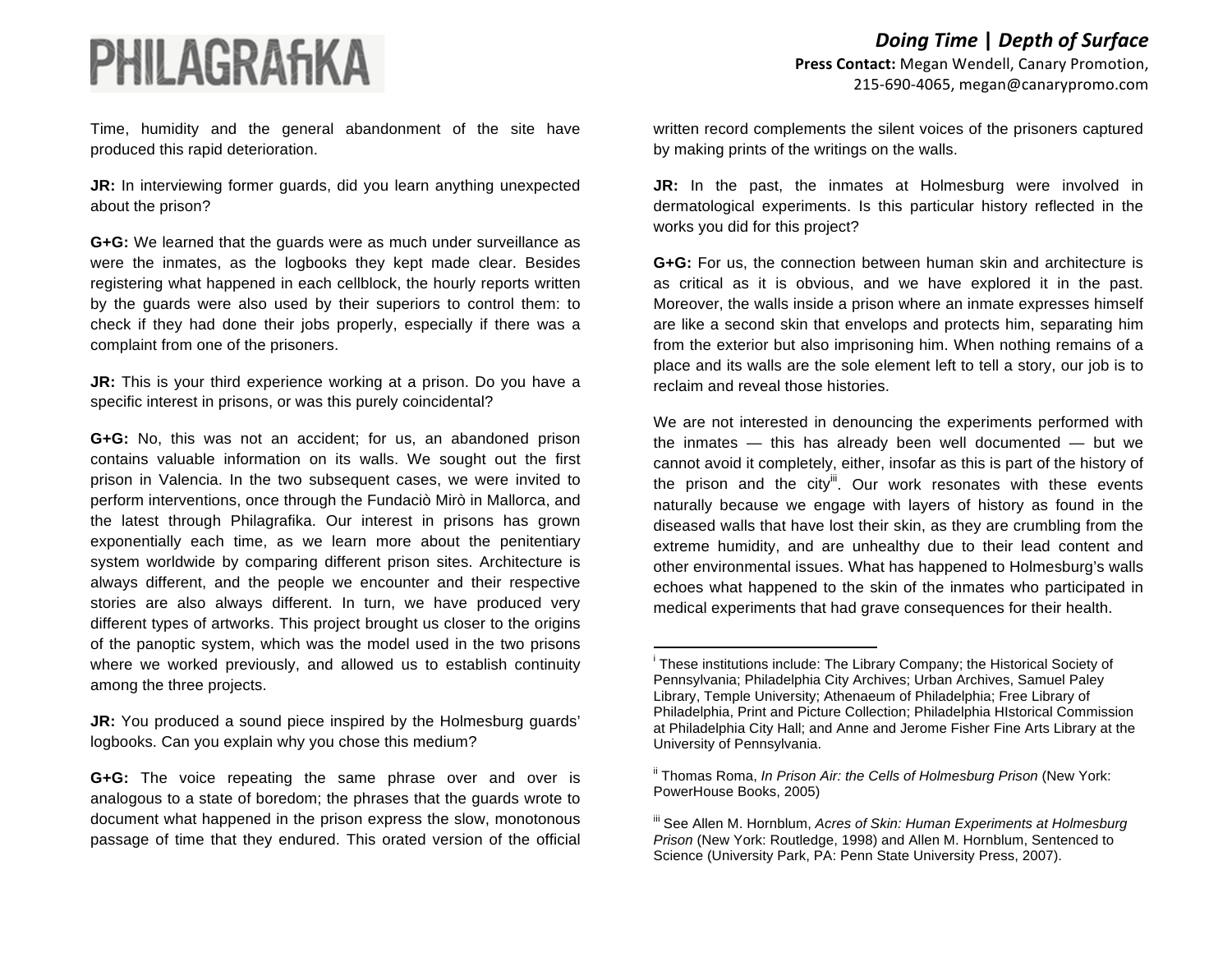# *Doing&Time&***|** *Depth&of&Surface*

Press Contact: Megan Wendell, Canary Promotion, 215-690-4065, megan@canarypromo.com



### **Philagrafika**

Philagrafika, formerly known as the Philadelphia Print Collaborative, was founded in 2000 in recognition of a growing convergence in Philadelphia of artists, educators, curators, nonprofits, galleries, print workshops and museums that needed a central organizing body for cooperative initiatives. Philagrafika builds upon the Philadelphia region's rich printmaking history and abundant artistic resources to enhance the city's presence as an international center for innovative printmaking. Philagrafika's mission is to promote and sustain printmaking as a vital and valued art form by providing artistic, programmatic and administrative leadership for large-scale, cooperative initiatives with broad public exposure. They do this through an international contemporary art festival, an annual invitational portfolio and special projects. Their programs have been designed to present new curatorial and critical models for printmaking — models in which the medium is presented as an integral component of current artistic practice. For more information, visit http://www.philagrafika.org.

**ABOUT THE PRESENTERS** Doing Time | Depth of Surface is Philagrafika's first exhibition since the presentation of *Philagrafika 2010: The Graphic Unconscious*, a citywide, multiple-venue, international festival that redefined contemporary printmaking. With a mission to promote and sustain printmaking as a vital and valued art form, Philagrafika continues to build upon and reinforce the themes of innovation and collaboration that were first explored in the organization's 2010 festival. The commission of Gómez and González also continues support of international artists in interpreting Philadelphia's history.

### **Moore College of Art & Design**

The Galleries at Moore offer new perspectives into the work of established and emerging regional, national and international contemporary artists and designers. Originally established as a single gallery in 1968, today, the galleries have exhibition spaces throughout Moore's campus; these include the Goldie Paley Gallery, established in 1983 featuring national and international artists and designers; and the Levy Gallery for the Arts in Philadelphia, which has highlighted established and emerging talent in our community since 1987. Serving the only art and design college for women in the country, The Galleries at Moore have featured a number of groundbreaking exhibitions dedicated to women artists and designers.



The *Doing Time | Depth of Surface* artist residency and exhibition at Moore College of Art & Design is a project of Philagrafika. *Doing Time | Depth of Surface* has been supported by The Pew Center for Arts & Heritage through the Philadelphia Exhibitions Initiative and in collaboration with SPANISH CULTURAL ACTION (AC/E). Exhibition support was provided by the National Endowment for the Arts. Additional project support was provided by the Haverford Hurford Humanities Center Internship Program and Crane Arts.